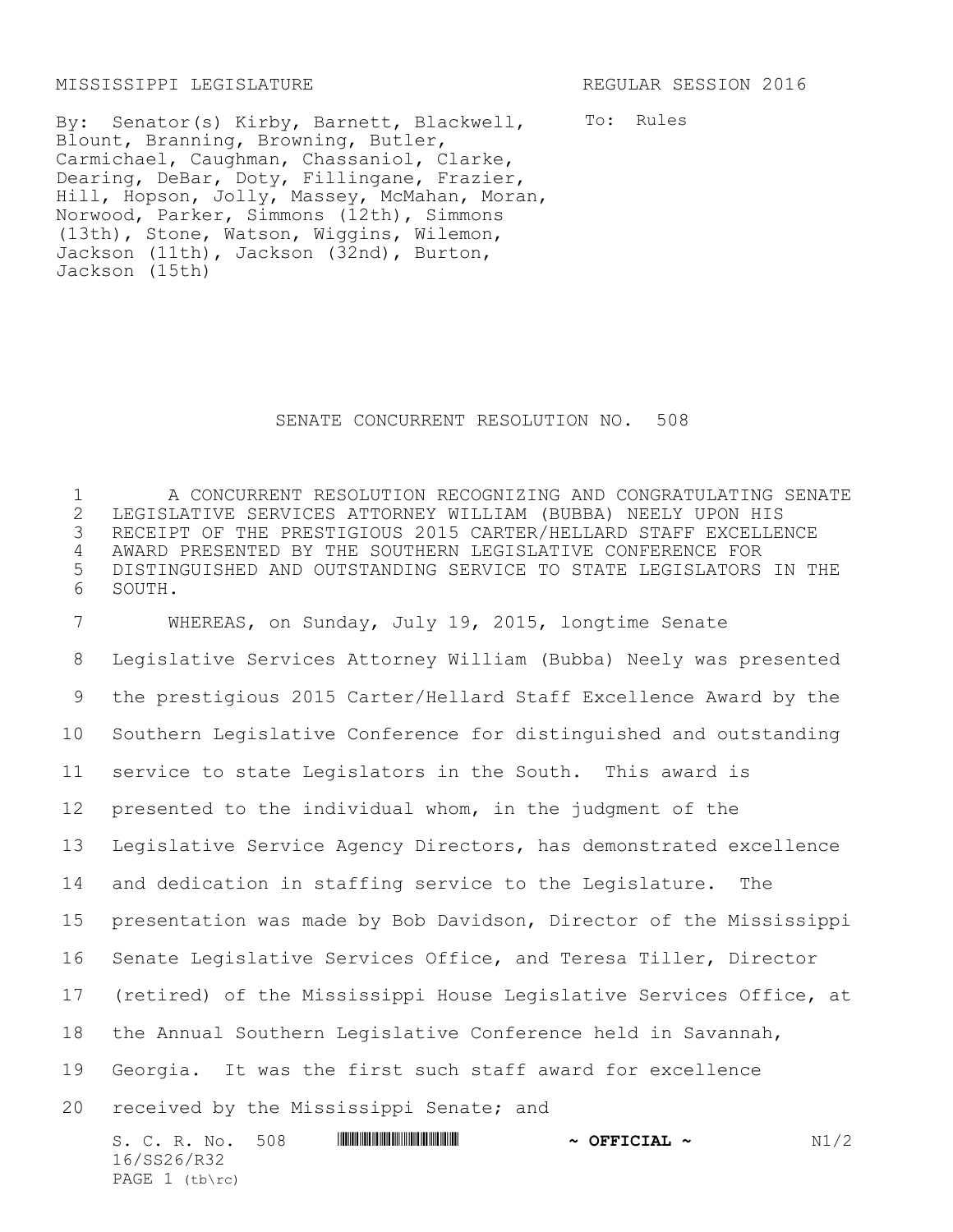WHEREAS, William is known to everyone in the State of Mississippi as "Bubba." Bubba was employed by the Mississippi Senate Legislative Services Office in 1977 and the 2015 Regular Session was his 38th year as Staff Attorney for the Senate. The Legislative Services Office is organized by committee assignments and Bubba is responsible for all legislation regarding state and local taxation and bonded indebtedness. Over the years he has become an acknowledged expert in these fields by State Agency Directors, the Mississippi Department of Revenue, and bond lawyers. He has developed the language in our bills for the various types of economic development and general obligation bonds which has become a critical part of our legislative process. Bubba has also been responsible for election legislation and appeared before the U.S. Department of Justice preclearance attorneys in Washington, D.C., on behalf of the state to present the Election Code of 1986, a major revision and reenactment of our election laws; and

 WHEREAS, Bubba's father (the late Dr. Augustus Neely) was one of the founders of the University Medical Center in Jackson in the 1950s and Bubba has brought to the Mississippi Senate the perspective of the health care industry and the academic faculty community. During Bubba's career he turned down numerous offers from the private sector due to his genuine dedication to our legislative institution. He serves his state well with skill, professionalism and dignity; and

S. C. R. No. 508 **\*\*\* WILLE AND \*\*\*\*** \*\*\* **\*\*\* OFFICIAL \*** 16/SS26/R32 PAGE 2 (tb\rc)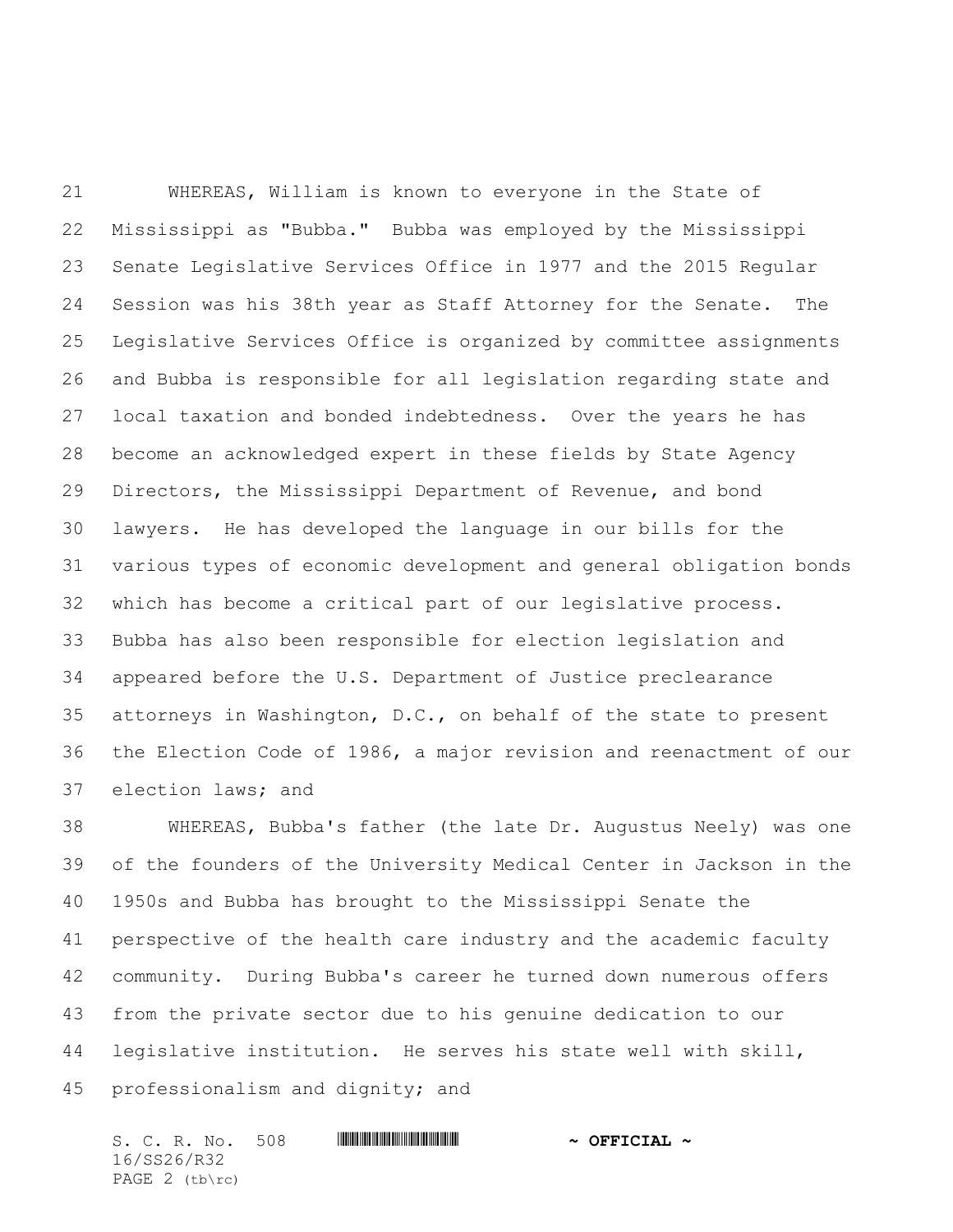WHEREAS, this award is to honor an individual who has demonstrated a longstanding commitment to the legislative institution and a clear vision and understanding of the role of legislative staffing in representative government; participated in the provision of staff work resulting in systemic public policy reform or institutional improvement; and consistently approached his or her legislative work with grace and good humor under pressure. Bubba has demonstrated beyond a doubt his love for the Mississippi Senate and his dedication to the principle that the provision of legal services to the Legislature be done in a professional manner and environment; and

 WHEREAS, it is with pride that we join the Southern Legislative Conference in recognizing a career that has brought honor to The Mississippi Bar, the Mississippi Legislature and to the Great State of Mississippi:

 NOW, THEREFORE, BE IT RESOLVED BY THE SENATE OF THE STATE OF MISSISSIPPI, THE HOUSE OF REPRESENTATIVES CONCURRING THEREIN, That we do hereby recognize and congratulate Senate Legislative Services Attorney William (Bubba) Neely upon his receipt of the prestigious 2015 Carter/Hellard Staff Excellence Award presented by the Southern Legislative Conference in Savannah, Georgia, on July 19, 2015, for distinguished and outstanding service to state legislators in the South, and extend the commendation of the Mississippi Legislature for this auspicious award.

S. C. R. No. 508 **\*\*\* WILLE AND \*\*\* \*\*\* OFFICIAL \*\*** 16/SS26/R32 PAGE 3 (tb\rc)